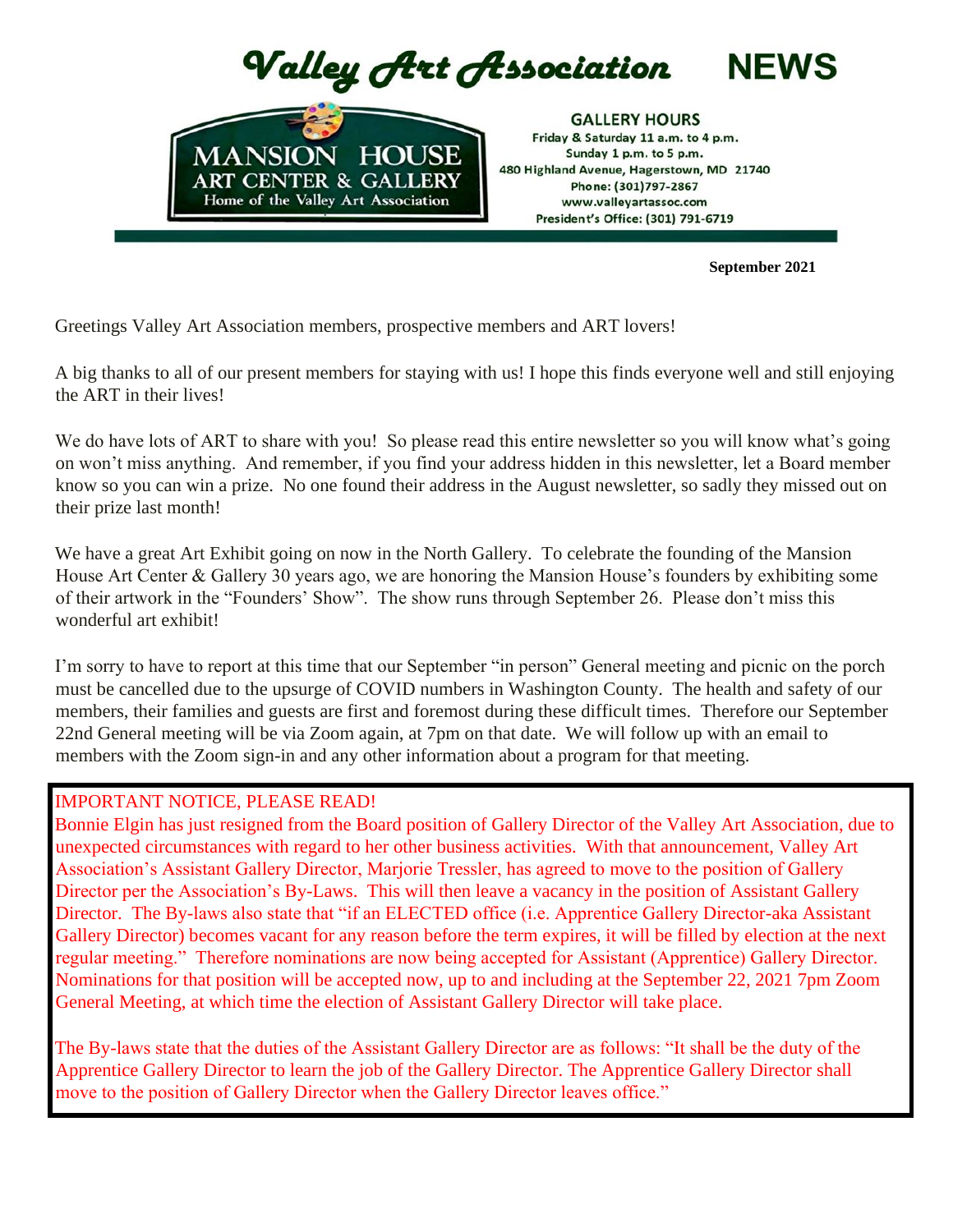The By-laws state that the duties of the Gallery Director are as follows: "The Gallery Director shall be in charge of the operation of the gallery which includes overseeing the hanging of art and the scheduling of those to be on duty at the gallery on the days when the gallery is open to the public."

Anyone interested in accepting the nomination for Apprentice (aka Assistant) Gallery Director should contact the Nomination Committee Chairperson, Roy Tressler, by email: roytressler@comcast.net, or call/text: 240- 217-3022. You may also email a reply to me or call/text me at 301-491-2894 .

Thank you all and hope to see you soon,

Artfully yours, Hal Mason President

**IMPORTANT NOTICE: Noted on the Header at the top of this page, The Mansion House address has now been changed (per the city.) The new address for the Mansion House is now 480 Highland AVE., Hagerstown MD 21740 PLEASE MAKE A NOTE OF THIS!**

# 2021 North Gallery Shows

*Additional note: Mansion House Sitters can contact Donna Mason if they need a review of any Mansion House sitting procedures.*

| <b>Month</b>                               | <b>Title/Exhibitor</b>                           | Drop Off Dates* | <b>Opening</b> | <b>Closing</b>   | Pick Up Date*    |
|--------------------------------------------|--------------------------------------------------|-----------------|----------------|------------------|------------------|
| August/September                           | <b>Founders' Art Exhibit</b><br>(See note above) | August 1        | August 6       | <b>August 29</b> | <b>August 26</b> |
|                                            |                                                  |                 |                |                  |                  |
| <b>October</b>                             | Driven to Abstraction*<br>(changed from August)  | October 1-3     | October 8      | October 31       | November 7       |
| <b>November</b>                            | <b>Memories</b><br><b>Disappearing</b>           | October 29-31   | November 5     | November 28      | December 3-5     |
| <b>December</b><br><b>2021January 2022</b> | <b>Winter Wonderland</b>                         | November 27-29  | December 3     | December 26      | <b>January 2</b> |

• *\*Drop off and Pick Up Dates may be subject to change. Please check the above list for any updates as shows approach.*

• *The August N. Gallery Show will no longer be the members' show "Driven to Abstraction", so please don't bring in any artwork for that show. The "Driven To Abstraction" members' show will now take place in October 2021 instead.*

**Fall Fest in Hagerstown City Park** Saturday, September 18th from 11-3, participate in Fall Fest in City Park. VAA will be providing crayons and coloring books to pass out to kids in lieu of a children's art activity on the porch. Members are invited to paint on the porch. (If you have new art supplies or other art-materials you would like to contribute, please contact Sue Parker (304) 258-4046.)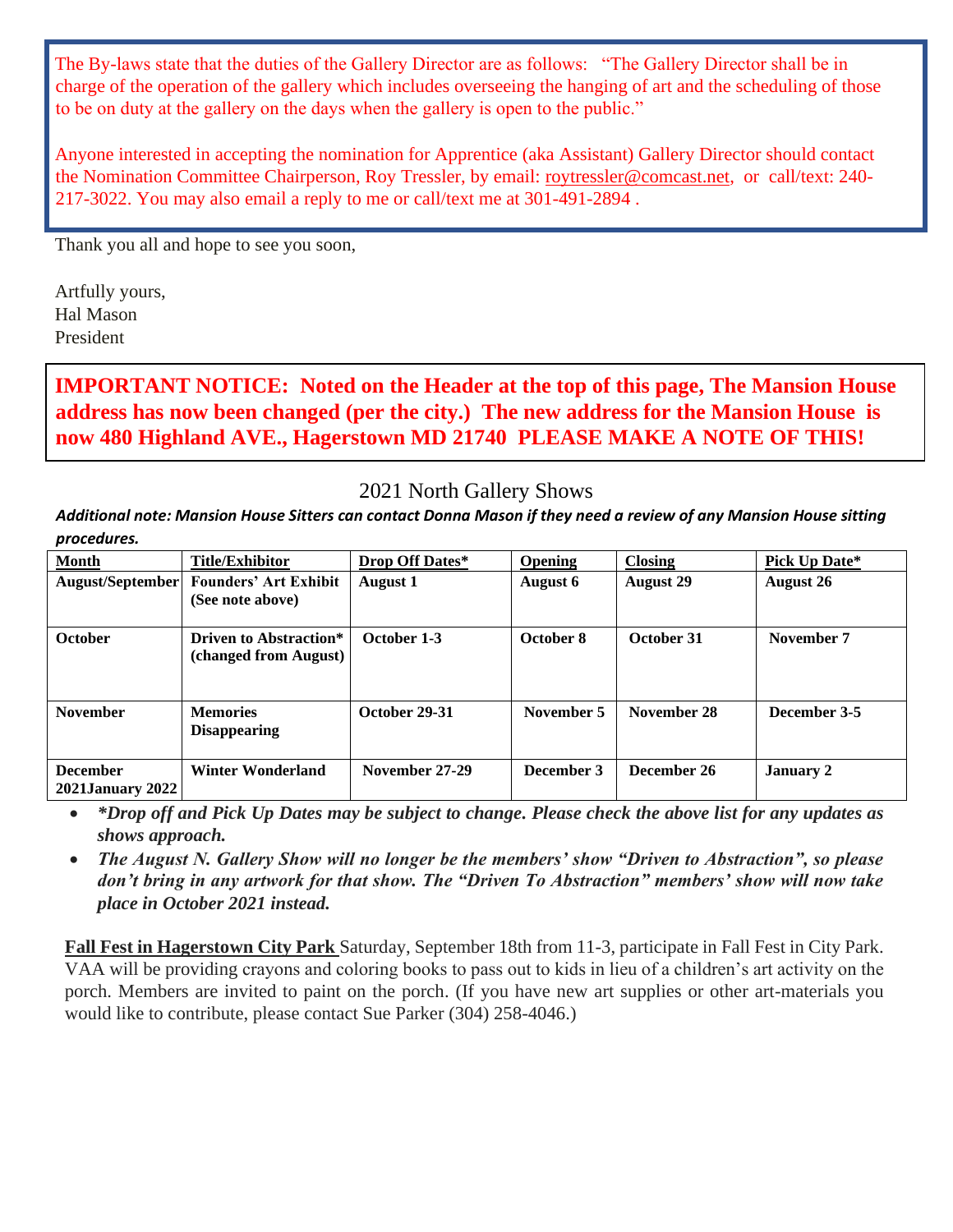# **2021 ART IN THE HALLWAY Meritus Health Center**

| Month           | <b>Name</b>                |
|-----------------|----------------------------|
|                 | September   Donna Bingaman |
| <b>October</b>  | Carol A. Wolfensberger     |
| <b>November</b> | Nicole Troup               |
| <b>December</b> | Denny Bingaman             |

# **Member News and Activities**

**Members, if you haven't paid your dues that were due in July 2021, please do so as soon as you can, 8840 Lemar Road so that you will continue receiving your newsletter, and so that you can participate in upcoming Valley Art events, such as the Mansion House members' shows in the North Gallery. In addition, as a member you can be featured on VAA's Facebook page** 

**https://www.facebook.com/ValleyArtAssociation.Hagerstown.Md as " member of the month". Or you can have any other information posted about your outside art exhibits, classes and other art activities. Just contact VAA's Facebook editor, Jen Martin. (see inside for her contact info).** 

## **Clock House Gallery Opening**

The Clock House Gallery opened at 10:00 am August 27 as the Williamsport Canal Days festival was on going in the park in Williamsport, MD. At the close of that day at 4:00 PM, 35 plus visitors had stopped in and we had over \$300 in sales. More importantly was the excitement and welcoming from the community. Comments included, we are "happy that the gallery is here." Visitors from "friends of the tavern"came by and made purchases. They love their Williamsport, the canal and towpath. As Mr. Ed, owner of the tavern and the Clocktower building said, "I am happy beyond measure". Many commented on how the space lends itself to a gallery. Special thanks to Mr. Ed Kave who gave us the space, and Mrs. Mary Shurz and son Nick who provided much encouraging support. Special thanks to VAA members, Chris Shingler and Sue Parker who were steadfast in helping to pull all this together. Residents are looking forward to future shows and activities there.

## **Publicity News—VAA Partners with Hagerstown Hopes**

VAA and Hagerstown Hopes are joining forces to highlight and support the local arts community! Much like our own featured artist page on Facebook, Hagerstown Hopes has generously offered to feature individual artists as well as illustrate our monthly, North End Gallery Exhibit and theme for monthly shows, explain a little about VAA, and promote the Mansion House Art Gallery on their social media pages! If artists want to get involved, they can reach out to Hagerstown Hopes liaison Brian Hose at **bhose@hagerstownhopesmd.org** for a feature including a short biography and photos of the work being shown in the North Gallery as well as the Mansion House!

And, of course, feel free to reach out to me with any questions or suggestions at **britclark10.4@gmail.com** on how to broaden VAA community outreach and publicity! Thank you!

# **DID YOU KNOW…?**

## **Dick Blick Icon on the VAA Web Page**

If you are buying art supplies from Dick Blick, and go to the Dick Blick web site by clicking on the Blick link on the VAA web site, VAA will receive a commission of 10% on your total order. There is no difference in cost to you, and it is "free" money to VAA. Blick pays this to VAA for the privilege of advertising on our web site. (Note that this payment will only occur when you use the VAA link; otherwise, Blick will not connect your order to VAA.)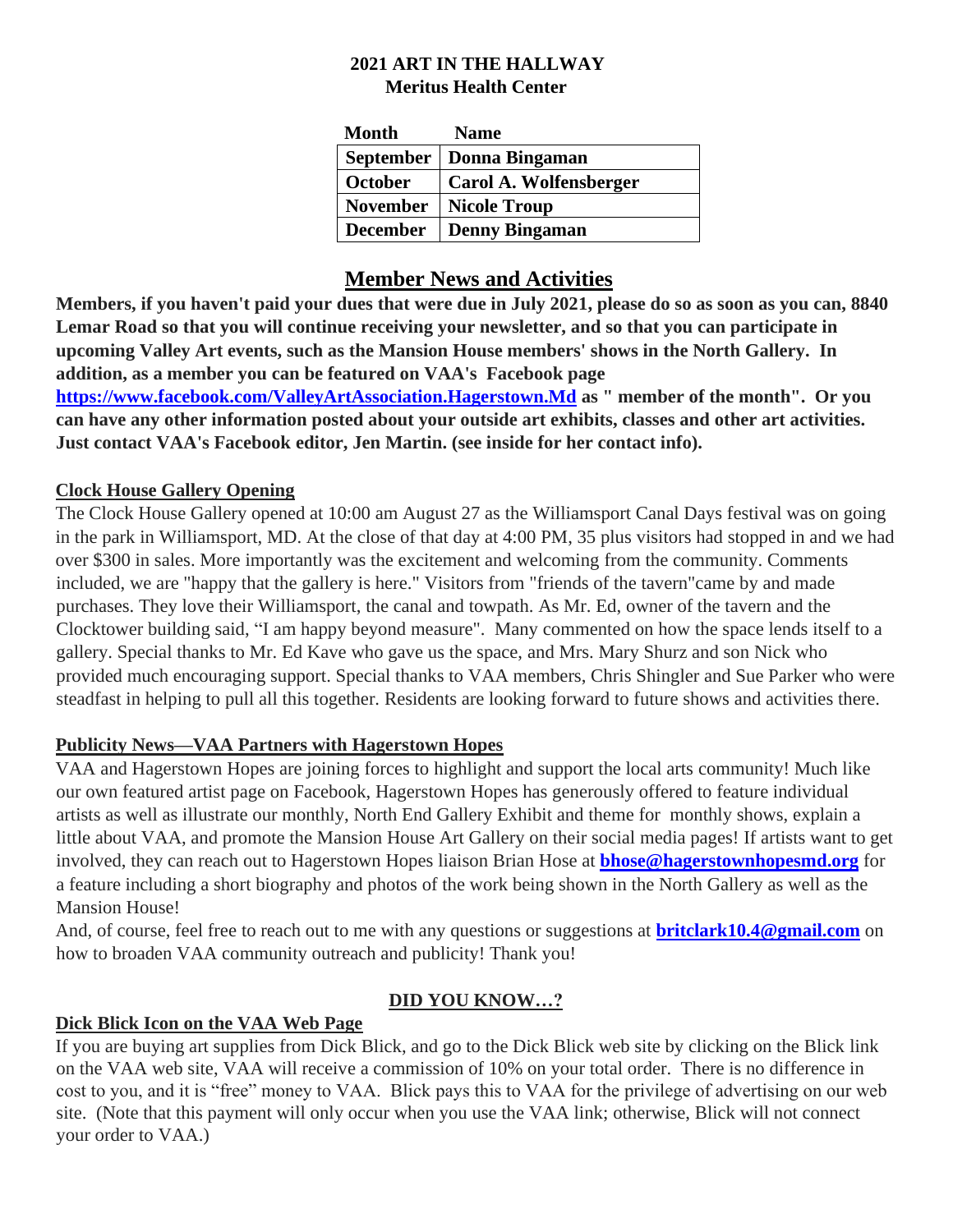Valley Art is now being added to the Cultural Trail. There will also be new plaques at locations around the park including at the Mansion House.

## **Message from Our Historian: Roy Tressler**

I trust that you enjoyed a safe and memorable summer. Thanks to everyone for contributing to the VAA archives. The collection continues to grow and should make for interesting reading as well as being a source usable for local art-related research. The collection contains varied items such as photos, business cards & brochures, programs, bulletins, and magazine & newspaper clippings. All of this confirms that the VAA members are both talented and engaged with their community and art. Unfortunately, I have been having great difficulty obtaining printable notices or articles from our local newspaper. These difficulties are caused by multiple issues including lack of reliable delivery of the paper. The request from this corner is that you redouble your efforts in providing archival material. Thanks again my friends. Be well & hope to see you soon,

**Valley Art will now be featuring our members on Facebook! If you are interested in being the "Featured Valley Art Association Member" on Valley Art Association's Facebook page, have an album with up to a maximum of 5 photos of your work, or if you have any other information posted about your outside art exhibits, classes and other art activities, please email editor, JEN MARTIN at jenmartin72@outlook.com and she will be glad to work with you about your feature. Other VAA FB editors are : Sue Parker at scp2art@gmail.com, Carol Wilks at cawilks44@gmail.com, and John Mullican at johnnmullican@gmail.com. They are available to post other articles of interest to members on FB as well.** 

**Please visit our partner in the arts, the Washington County Arts Council, Inc. either in person at 34 S. Potomac St., Hagerstown, Md 21740, Phone number (301) 791-3132, <http://www.washingtoncountyarts.com/> [o](http://www.washingtoncountyarts.com/)r Washington County Arts Council, Inc. on Facebook.** 

### **FIGURE-DRAWING:**

Figure drawing sessions are scheduled through September at the Mansion House: **Mondays, from 10 AM - 1 PM**. Professional models, shared model fees only. No instruction. Dates are **September 13th, 20th and 27th,** with a long pose session on the 27th. Contact Elaine Wolfe at **valleyartinfo@gmail.com** or call 304-261-9583. **NOTE:** In October, the figure-drawing sessions will be held on Thursday mornings from **10 - 1.**

**DC Art Models Collective**: Online sessions: a weekly schedule of these sessions is detailed through their website **dcartmodelcollective.com**. Subscribe for their weekly update via the website or email **dcartmodelcollective@gmail.com**. Wonderful selection of models and options including custom sessions, very well organized, price of sessions \$7/1 hour, \$14/2 hours, \$20/3 hours.

#### **WORKSHOPS AND CLASSES:**

Marjorie Tressler will begin classes at the Mansion House beginning Monday, October 4. They will be scheduled for Mondays. Please contact Marjorie for details at **marjorietressler@comcast.net** or call 717-762-6791.

**Michael Davis, on Thursday, September 16, at the Mansion House, from 10:30 - 4:30 PM** "From Grisaille to Color": we will discuss and work the techniques of applying color to a finished grisaille (monochrome underpainting) as well as different approaches to handling the grisaille itself. This is about bringing a painting to a resolution and finishing: a demonstration with the opportunity to paint alongside. Copies of the subject matter will be available. Minimum number of participants is 5, maximum 9. Lunch is provided. Cost is \$70 for VAA and Museum members, \$80 for non-members. Contact Elaine Wolfe for further details at **valleyartinfo@gmail.com** or call 304-261-9583.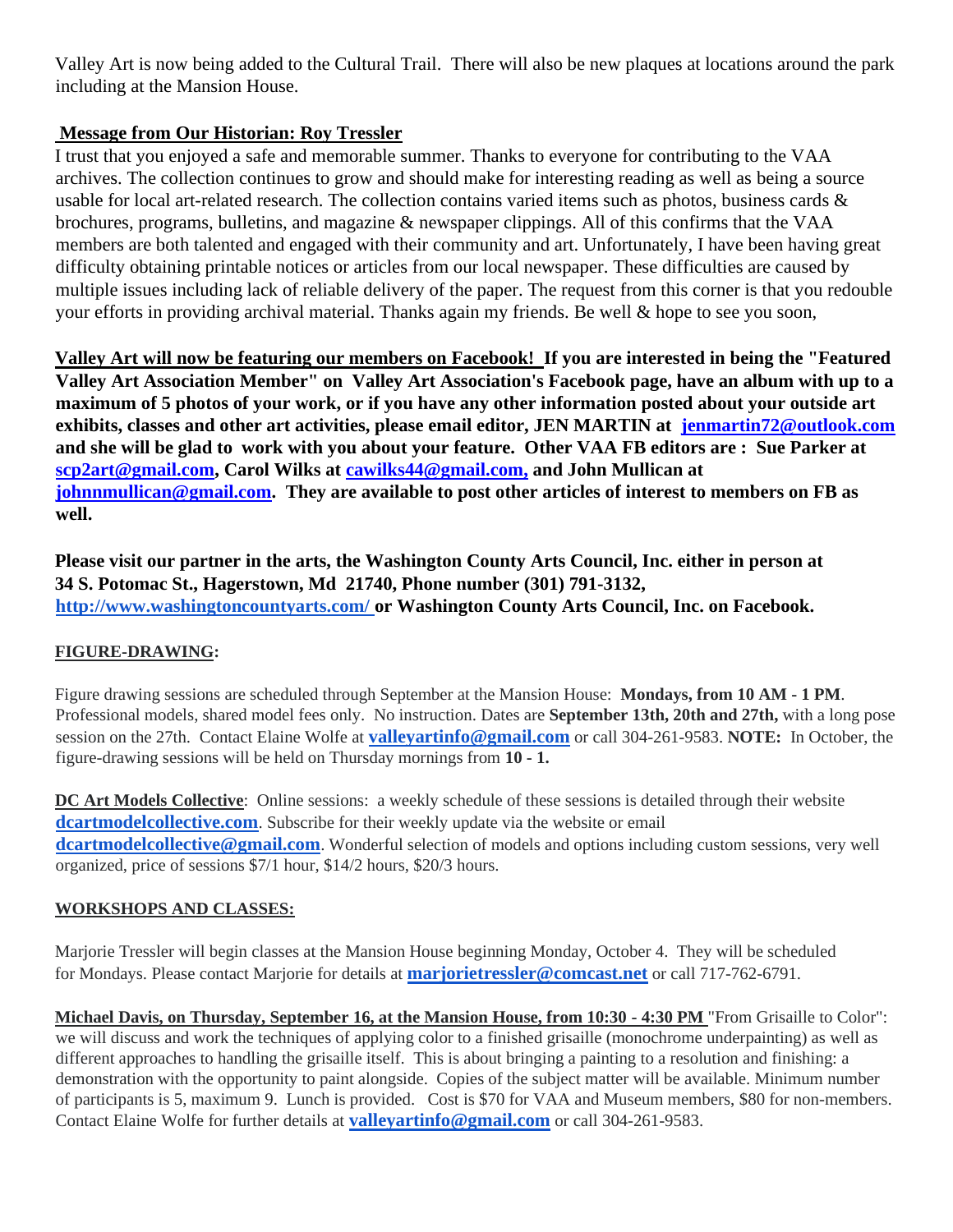**Pewter Casting I** - Join Brendan in an introduction to Pewter casting. A hands-on workshop to produce pewter tokens and badges using Historical techniques. Limited to 10 individuals, materials provided, 2-hours - \$25. September 23, from 10 AM to noon. To register, contact Elaine Wolfe, as above. It is expected that a series of workshops involving historical techniques will follow.

#### **Washington County Museum of Fine Arts Classes For Art Class Schedule and Registration**

Click here: wcmfa.org/learn/classes/ To register for events, you may contact the Museum on-line, by calling (301) 739- 5727, or via email at **info@wcmfa.org.**

**Hans Guerin and Beth de Loiselle Skilled teachers of the Schuler School of Fine Arts offering Online Mentoring**: see their websites for details at **hansguerin.com** and **bethedloiselle.com** 

**The New Masters Academy** Another resource for poses/models online: The website is **<http://www.nma.art/>**

#### **CALL FOR ENTRIES:**

#### **"Art for The Animals"**

This show is a fundraiser, all proceeds going to "For Otis Sake-Rescue, Rehab, Rehome". To enter, pick up artboards at Howard's Art and Frames, 1256 Dual Hwy., Hagerstown, 301-733-2722 or **www.howardsarts.com** for a \$5 donation (cash or check), and bring your created work to Howard's by September 18 for framing and hanging. Silent Auction is from October 2 - October 23, opening reception October 2, 6:30-8:00, "Tail-end" reception and awards ceremony on October 23, 6:30-8:00, Popular Choice voting October 2 - 16.

#### **37th Annual Exhibition Miniature Art 2021**

Council for the Arts - deadline for entry is September 10, show dates October 1 - November 6. Image size no greater than 4"x6". Entry fee for 1-4 works is \$30. For details and entry, please go to **http://www.councilforthearts**.net, or call 717-264-6883.

#### **2021 Botanical Art and Illustration**

Las Laguna Gallery presents Botanical Art and Illustration. For this artist opportunity the gallery is seeking works that explore plants. Any works that show flowers, plants, trees, leaves, cactus, succulents, etc. will be considered. Online and Gallery exhibition. Email: **laslagunaartgallery@gmail.com**. Deadline November 7, 2021. Exhibition: December 2 to December 31, 2021. Entry fee \$31.00, up to 20 images. Commission: 65% Artist, 35% Gallery. Wide range of media including traditional photography. Note: All artists who submit to this show will be accepted and have at least one of their submitted works posted and promoted on our website and to our client list. A select number of artists will be selected to send their work to our gallery for our in-person exhibition at our brick and mortar gallery in Laguna Beach, California.

#### **EXHIBITIONS:**

**The Washington County Arts Council**: "Symbolizing the Hope in Recovery through Purple". The juried community art exhibit will be on display virtually and in the gallery from August 26, 2021 through September 28, 2021. As a community we work at preventing addiction, eliminating stigma, and building a strong support for those in recovery. Visit this moving show virtually at **http://www.washingtoncountyarts.com/washingtongoespurple** and visit the show Tuesday - Friday 11 AM - 5 PM, and Saturdays, 10 AM - 4 PM.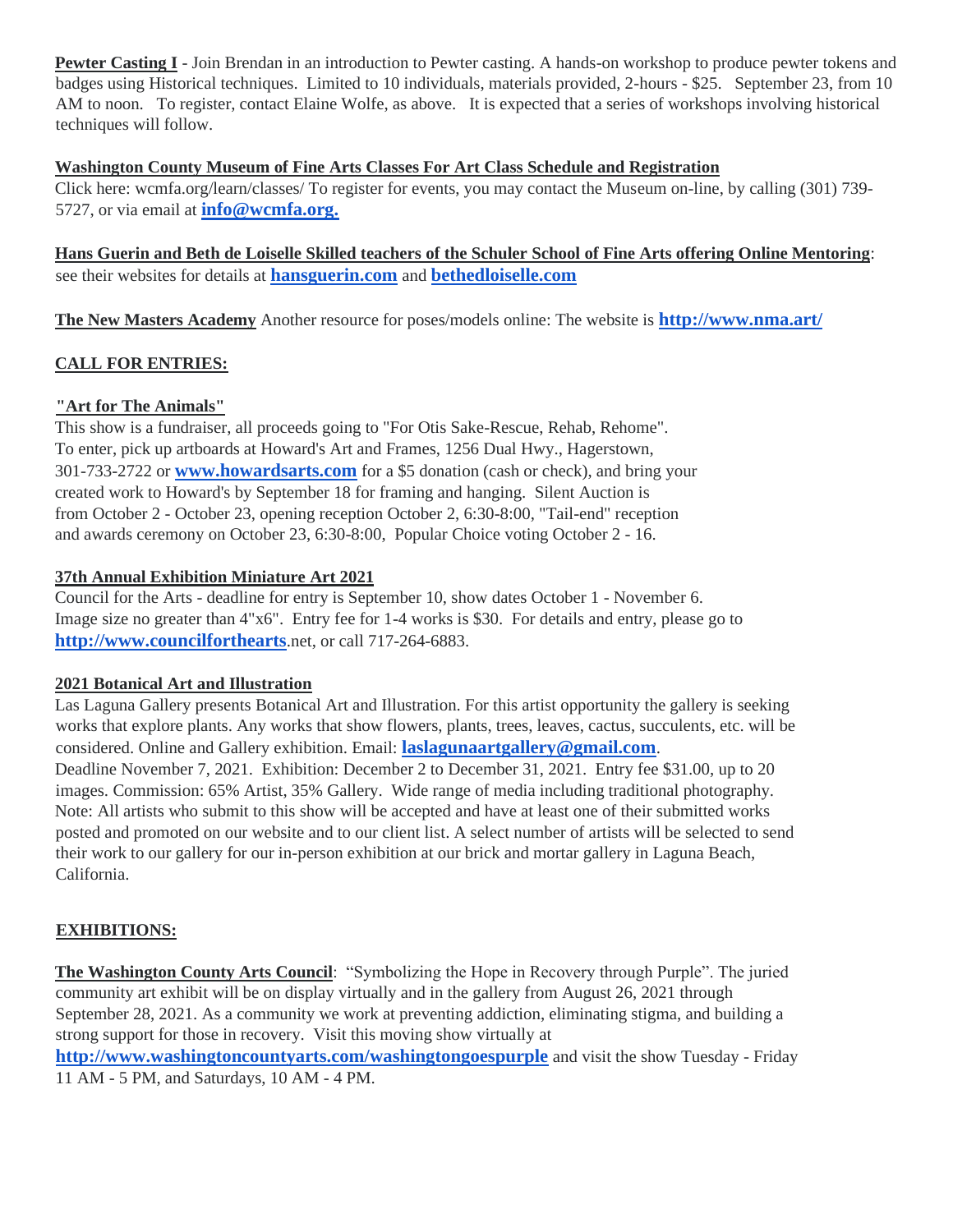**The Washington County Museum of Fine Art** - "Bernini and the Roman Baroque" through September 19, 2021. This is a large-scale exhibition of Old Master paintings and artworks: more than 50 works by 40 artists, including several by the major Baroque master, Gian Lorenzo Bernini (1598-1680) and other Baroque painters whose work has rarely left the Palazzo Chigi in Ariccia. This exhibition is an uncommon opportunity, all the more so because the National Gallery of Art's proposed exhibition of "A Superb Baroque: Art in Genoa, 1600 - 1750, scheduled for September 26 - January 9, has had to be canceled due to multiple factors related to the worsening COVID-19 crisis.

**The Baltimore Watercolor Society** has an online exhibition showing work of remarkable quality: go to **http://www.baltimorewatercolorsociety.org** to visit the 2021 Online Mid-Atlantic Regional Exhibition.

### **42 West Arts Gallery, 42 West Main Street, Waynesboro, PA.**

New exhibit - The students of Donna Bingaman will be exhibiting their art work entitled " Enjoying Art" the month of September and October. Our special opening reception and party with wine, chocolates, cake and lots of other refreshments will be Friday September 10th from 6:00 to 8:00 pm. Come and join us with our celebration and Party. Waynesboro's own Al Good Trio will be providing music including jazz standards with keyboard, drums, and trombone from 5:30 to 7:30 Friday September 10th.